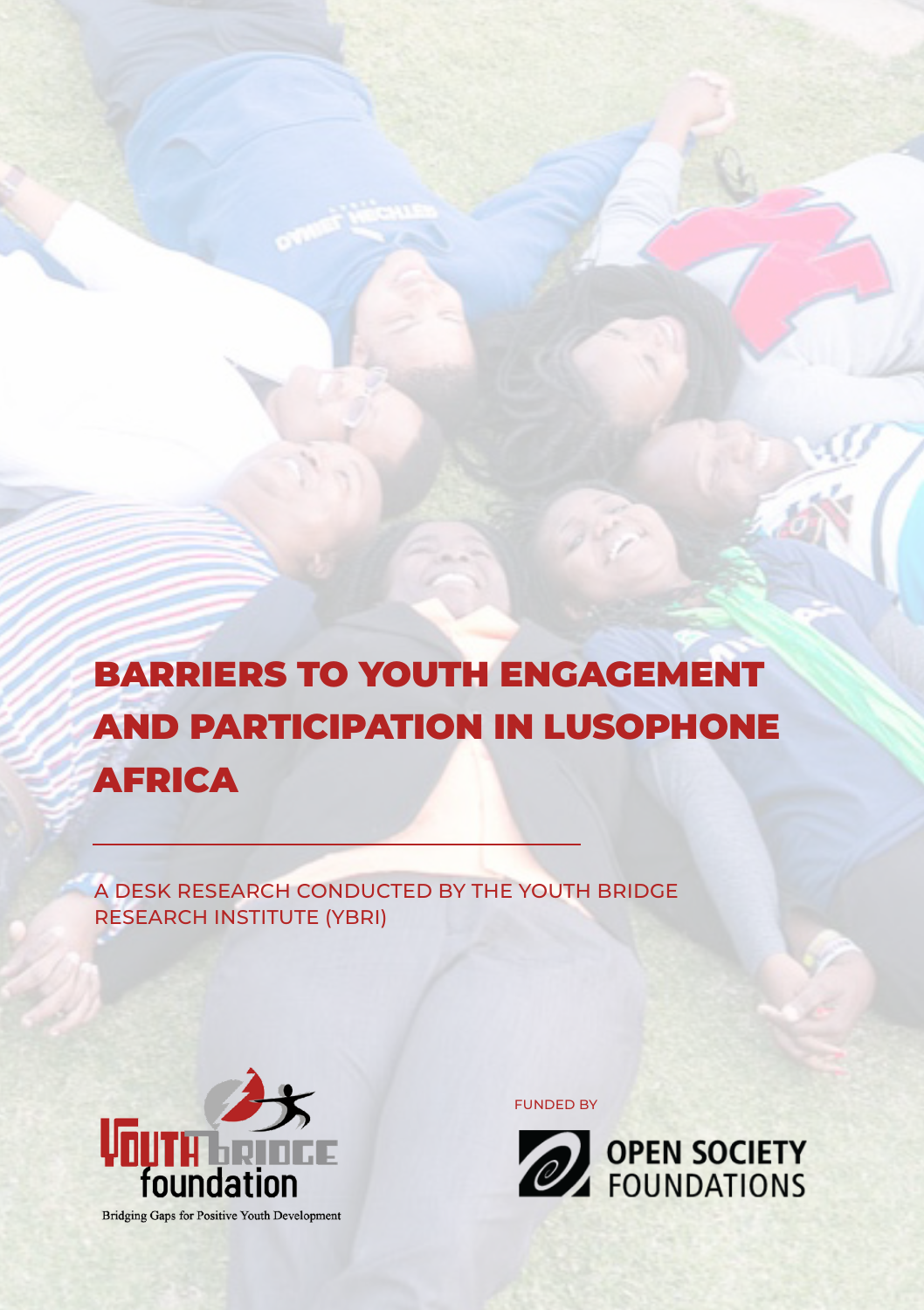# **Research conducted by the Youth Bridge Research Institute (YBRI)**

YBRI Report 2019 www.youthbridgefoundation.org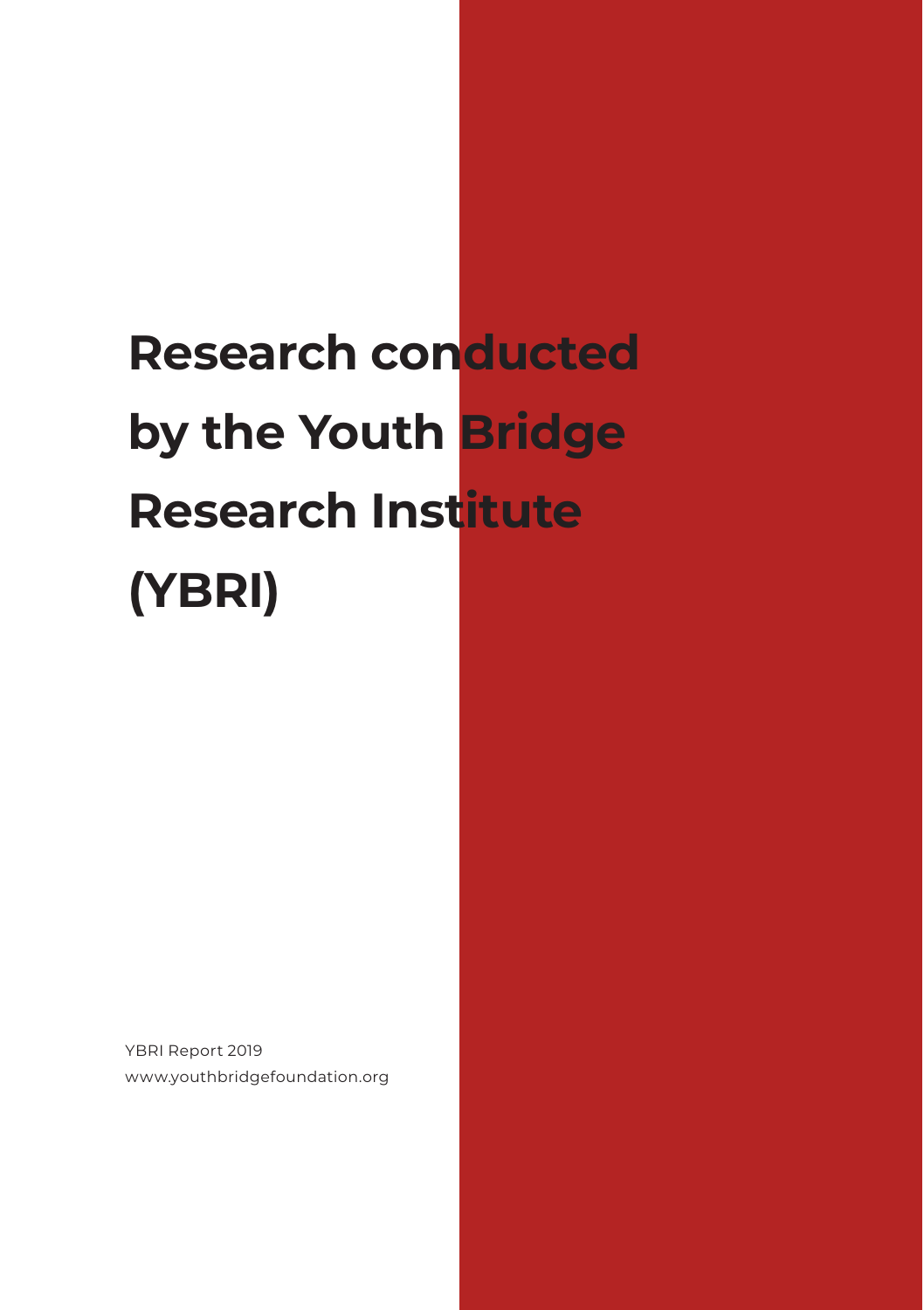# **TABLE OF CONTENT**

| <b>PREFACE</b>                                                               | ı                       |
|------------------------------------------------------------------------------|-------------------------|
|                                                                              |                         |
| <b>BACKGROUND</b>                                                            | 2                       |
|                                                                              |                         |
| THE STATE OF CURRENT THINKING ON THE YOUTH IN AFRICA                         | 4                       |
|                                                                              |                         |
| YOUTH PARTICIPATION IN AFRICA: A STRUCTURAL FUNCTIONALIST EXPLANATION        | 6                       |
|                                                                              |                         |
| THE PRACTICAL BARRIERS TO YOUTH PARTICIPATION IN LUSOPHONE COUNTRIES         | 9                       |
|                                                                              |                         |
| LUSOPHONE COUNTRIES AND THE AFRICAN YOUTH CHARTER                            | $\overline{\mathbf{1}}$ |
|                                                                              |                         |
| A CASE FOR LUSOPHONE YOUTH PARTICIPATION IN THE AFRICAN YOUTH AND GOVERNANCE |                         |
| <b>CONVERGENCE (AYGC)</b>                                                    | 13                      |
| <b>BIBLIOGRAPHY</b>                                                          | 15                      |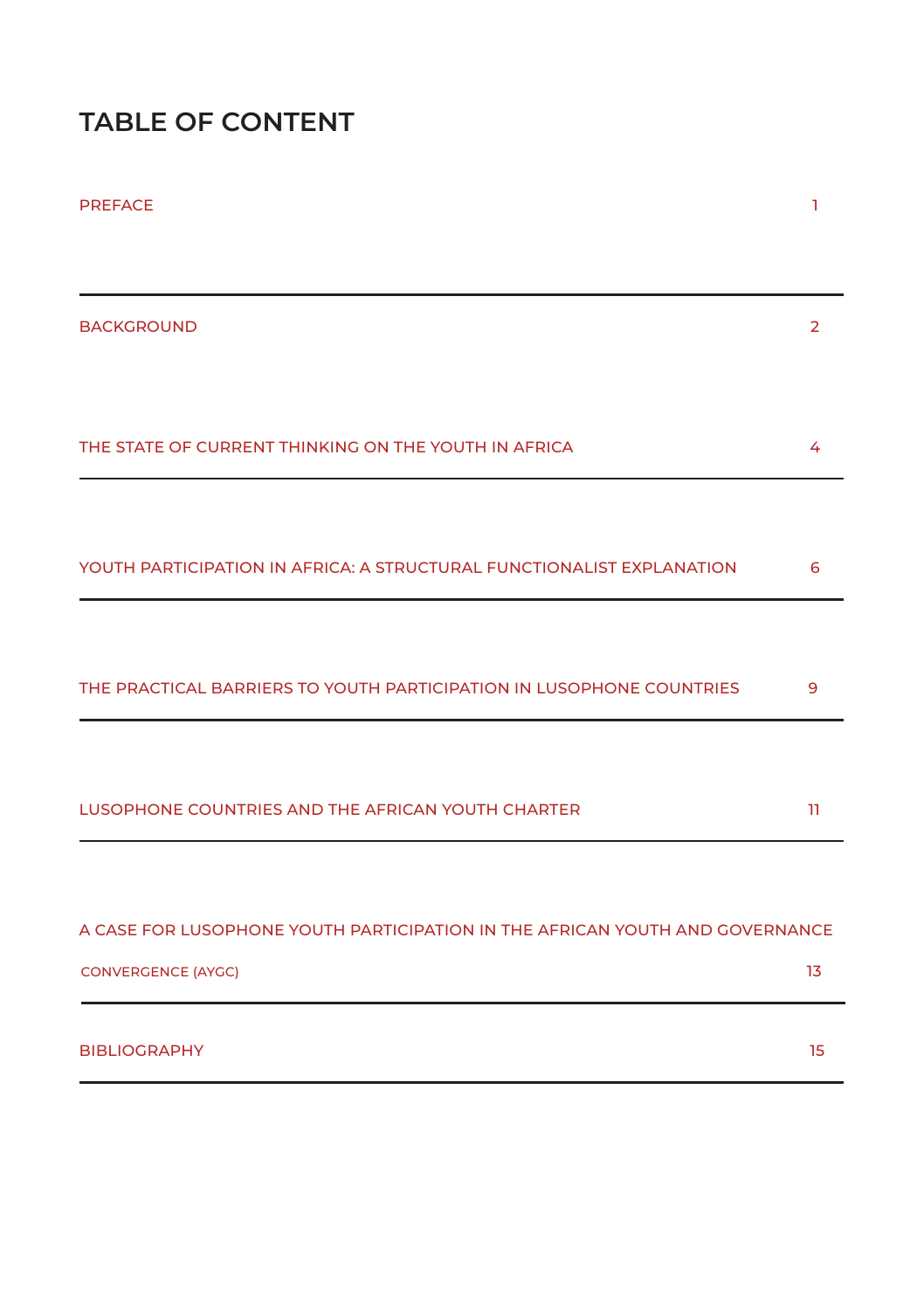#### **PREFACE**

This desk study report stems from interrogating the apparent structural barriers that continue to inhibit youth engagement and participation in Lusophone Africa as well as the necessary efforts to address them. This Research was initiated by the Youth Bridge Foundation (YBF) and led by its subsidiary organisation; the Youth Bridge Research Institute (YBRI). YBRI was set up to inter alia, conduct research on the situation of the youth in development to inform YBF's programming, advocacy, and contribute to public policy in the broader space of youth development in Ghana, Africa and the Diaspora.

The Research was situated within a scope of identifying frontiers and barriers for youth engagements as well as the prospects and opportunities within these frontiers. It also attempted to map the dynamics and aspirations of Lusophone Africa youth; especially within the "dramatic eruption of the youth in domestic and public spheres" (Diouf, 2003:p14). Since the youth isn't homogenous and discrete; it is imperative that all rhetoric and strategies stem out from tailored engagements.

Guided by the African Youth Charter, the Research focused on youth aged 21 up to 35 years. It was revealed that despite the fact that the startling statistics of the youth in Lusophone countries reaffirms Africa in general, as a youth bulge, there are prospects for policy makers to tap and harness the potential of young people for national development. As state and non-state actors call for a united African Youth, it is important that a path is paved to harness the potential of the African Youth; specifically the Lusophone Youth.

This Research was funded by the Open Society Foundations to contribute to integration of Lusophone African youth in the larger youth centred African Democratic process through capacity development for the Lusophone youth.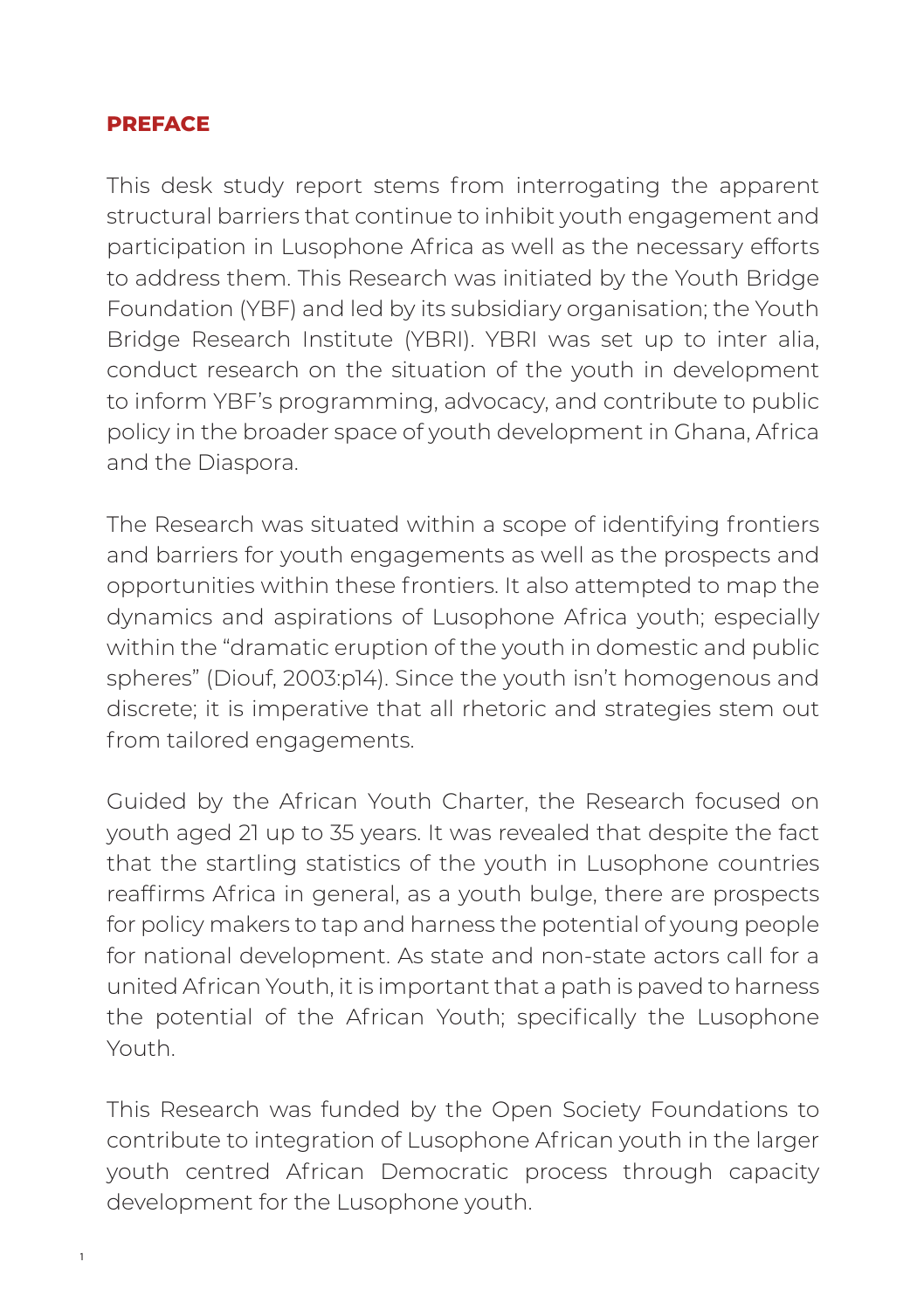#### **BACKGROUND**

*" The startling statistics of the youth in Lusophone countries reaffirms Africa in general, as a youth bulge, a phenomenon that presents both an opportunity and a challenge for the continent. In Lusophone Africa, just as other African blocs, the phenomenon of youth bulge is an opportunity for policy makers to tap and harness the potential of young people for national development. "*

Lusophone countries are countries that were colonized by the Portuguese prior to their independence. There are six such countries in Africa. They are Angola, Mozambique, Guinea-Bissau, Cape Verde, São Tomé and Príncipe and Equatorial Guinea. *Over 73% of Africa's population, an amalgam of Anglophone, Francophone and Lusophone countries, is youthful and under 35 years*.



It is important to clarify the concept of youth in order to avoid any ambiguity.

Admittedly, there are various definitions of the term 'youth'. According to the 2006 United Nations Development Programme (UNDP) report, youth is defined as the age between 15 and 24 years. The African Youth Charter defines the youth as young men and women aged between 15-35 years. women aged between 15- 35 years. The definition is also based on two main reasons: The lower age limit of fifteen years provides a major humandevelopment watershed.

That is, it coincides with that period when most children experience puberty; and the upper limit of thirty-five years is the age at which most youth fully enter adulthood. Even though the age bracket of

15-35 years would be generally used, it is significant to note that in every culture, there are huge differences between teenagers and those in their twenties and mid- thirties. Therefore, in the discussion on the youth in Africa, much attention is devoted to those who are aged 21 up to 35 years but not to the total neglect of those who are aged 15-20 years.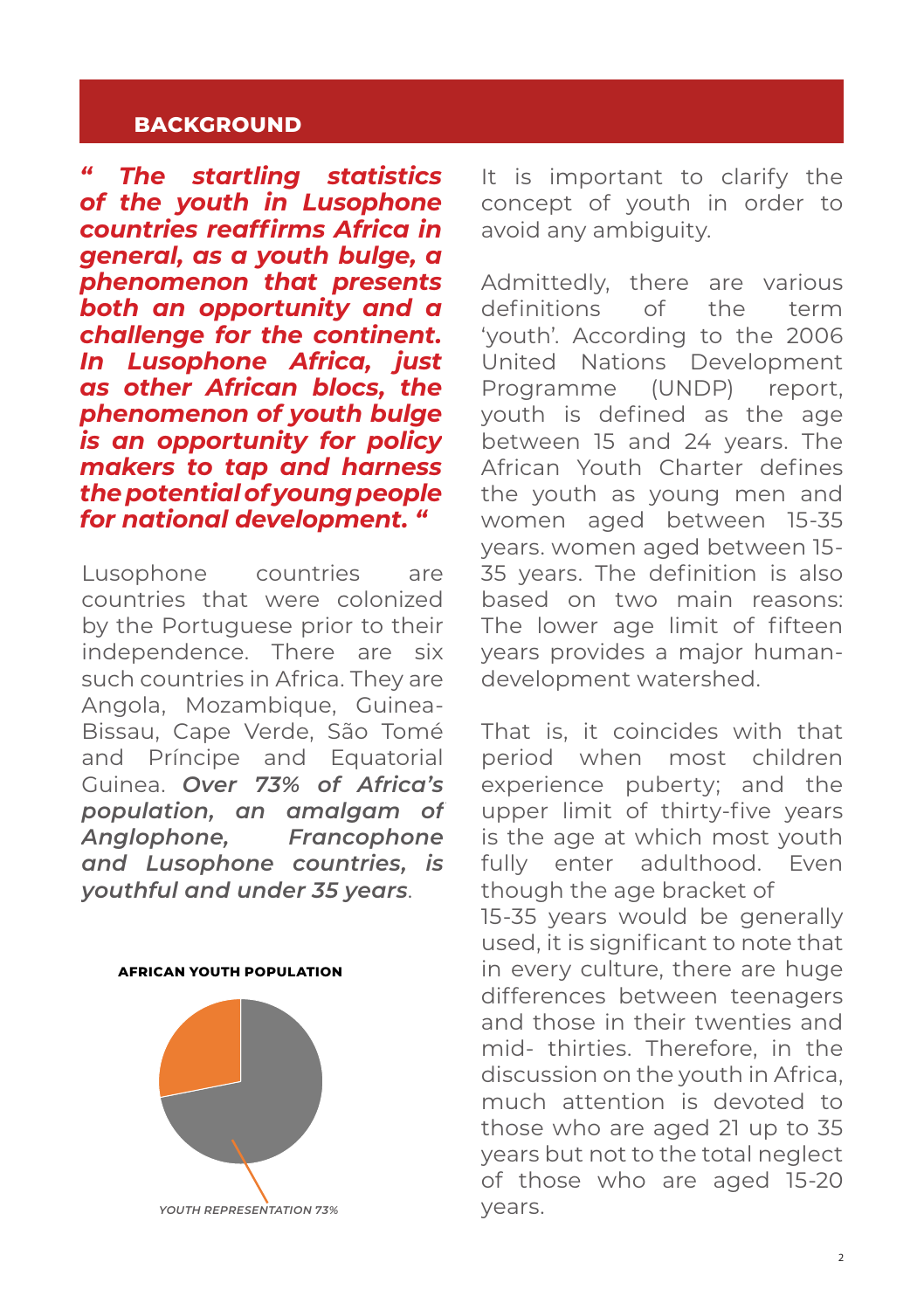Countries in the Lusophone Africa bloc subscribe to the definition of youth given by the African Youth Charter, as those young men and women aged between 15-35 years. The startling statistics of the youth in Lusophone countries reaffirms Africa in general, as a youth bulge, a phenomenon that presents both an opportunity a phenomenon that makes them susceptible to political manipulation and being used as agents to foment violent conflict. Given their preeminence and preponderance in the Lusophone population, the need for their engagement and participation in decision making at all levels cannot be discounted.<br>However, just like their However, just like their Anglophone and Francophone counterparts, young people in Lusophone countries face several challenges and barriers. with the most fundamental one being structural factors.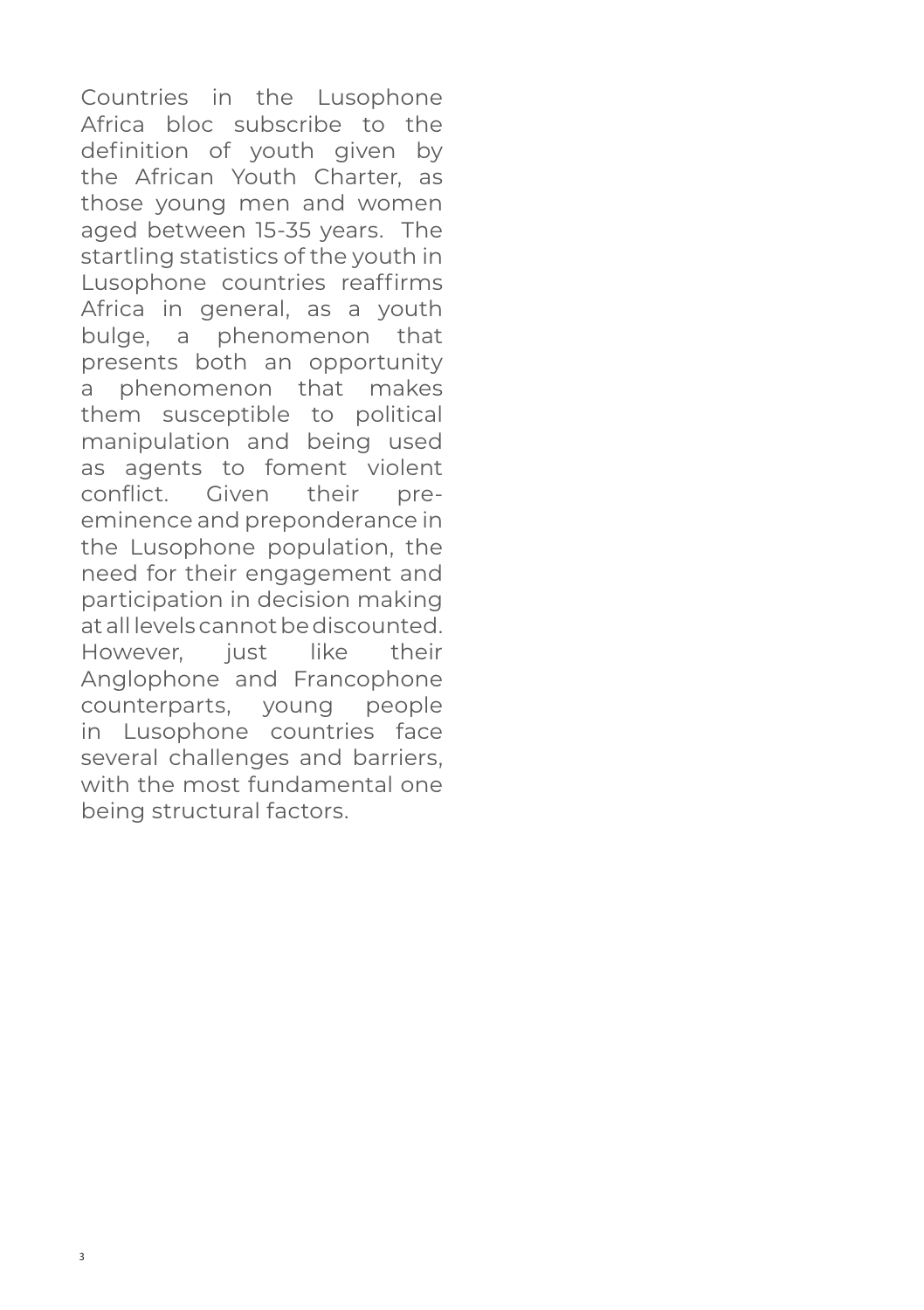Studies on youth in Africa are not generally compartmentalized in terms of whether they are Anglophone, Francophone and Lusophone. This is because youth issues are common across Africa. Diouf (2003) for instance, pointed out that the youth constitute the bulk of Africa's population and their integration into society in terms of both civic responsibility and membership has had enormous economic, social and political consequences (ibid:3-12). He argued that though African societies are increasingly looking up to the youth as instruments of change, the dramatic eruption of the youth in domestic and public spheres poses a threat and provokes within the society a panic that is simultaneously moral and civic.

This has culminated in the youth in Africa being left on political margins (ibid: 14).

Durham (2000) agreed with Diouf (2003) on the fact that the youth constitute the bulk of Africa's population. She asserted that people who might be considered "youth" form an increasing portion of the African population. She defined youthful period as an early stage of adulthood, in which people have many of the characteristics

 Like Diouf (2003), Durham (2000) also pointed out that the claims to the position of youth and about their nature are centrally involved in the reinvention of political and social space. Burgers (2003) also noted that historians have often not ignored the youth but the overwhelming tendency has been to simply highlight their youthfulness without examining the historical significance of their age. This, he argued, is due to the absence of canonized script or normative theoretical guideline to which scholars may make reference to in order to firmly grasp the interest of the youth (ibid:2-15). In his view, the youth do not always appear homogenous, discrete or boundaried category, possessing a long and recognizable local history in sharp contrast with global history of political mobilization (ibid: 20). He noted that in African resistance movements, the youth are temporary subversives, and comprise in most cases only a potential episodic oppositional coalition (ibid: 21). And in party rhetoric and strategy, the youth are regarded as necessary for the strength of any successful political coalitions (ibid:24). He postulated further that whenever a country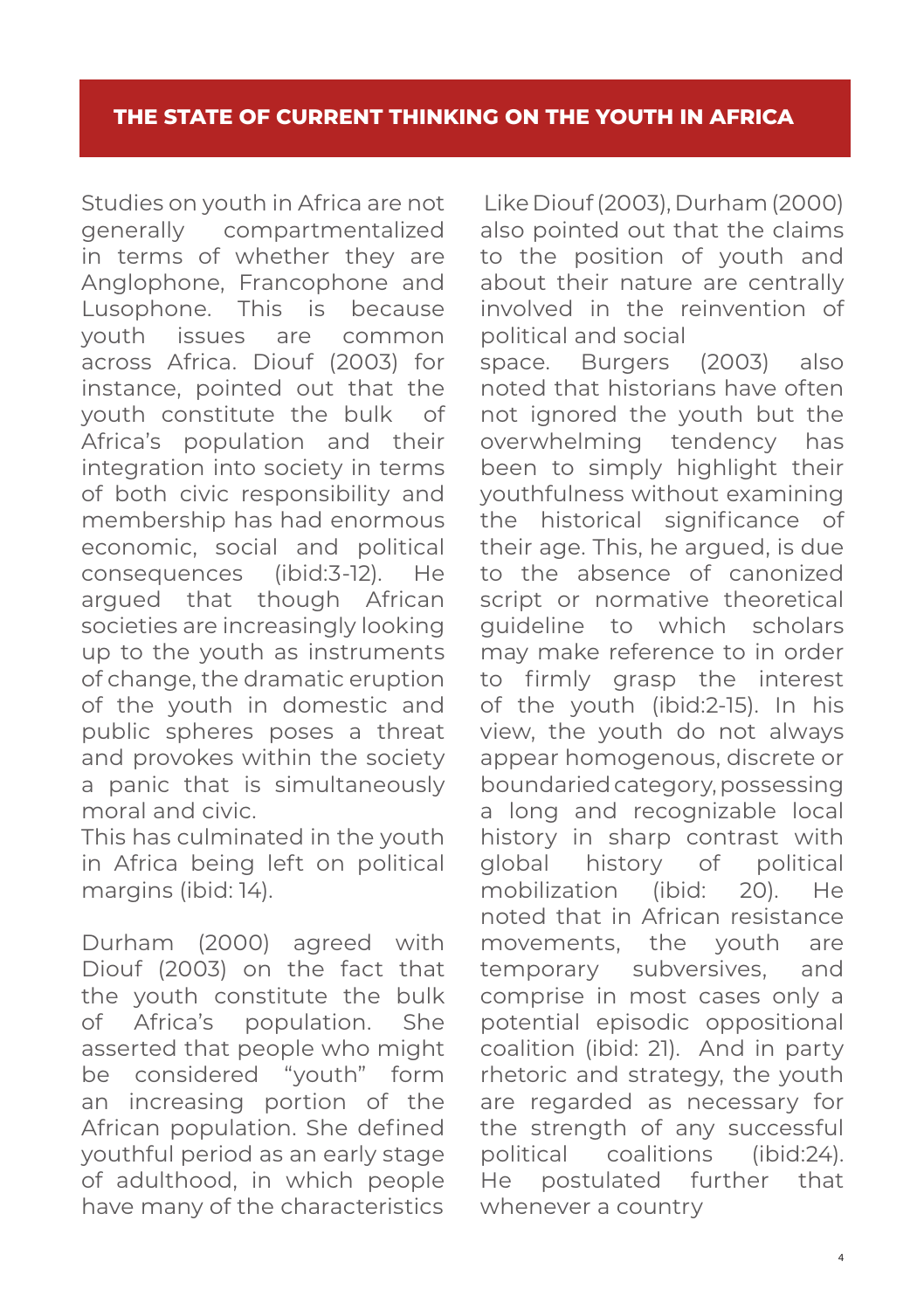is in transition to political maturity, its youth tend to get more militant and political parties with more progressive platforms invariably attract larger members of the younger elements, who in turn adorn the older parties with their youthful spirit (ibid:28).

*"Generally, the youth in Africa have been labelled "a lost generation" especially in parts of Francophone, Anglophone and Lusophone countries, where civil wars have led to massive population displacement,a social upheaval described by Richards (1995:224) as a crisis of the youth; and in many parts of the continent, where the youth have had to come to terms with unemployment, sociopolitical marginalization as well as severe barriers to participation. "*

Thus, since the late 1980s and early 1990s, terms like "the lost generation" and "marginalized youth" have gained currency (ibid). Others have described them as perpetrators of crimes and hedonists who are a drain on national resources and a group to be feared (Griffin 1997; Males 1998; Rook 1998). *In many Lusophone countries for instance, even though the youth constitute 60-65% of the population, they are*

*described as marginalized, apathetic, disenchanted, disempowered and exploited (Konteh, 2007:18).* 



#### **LUSOPHONE YOUTH POPULATION**

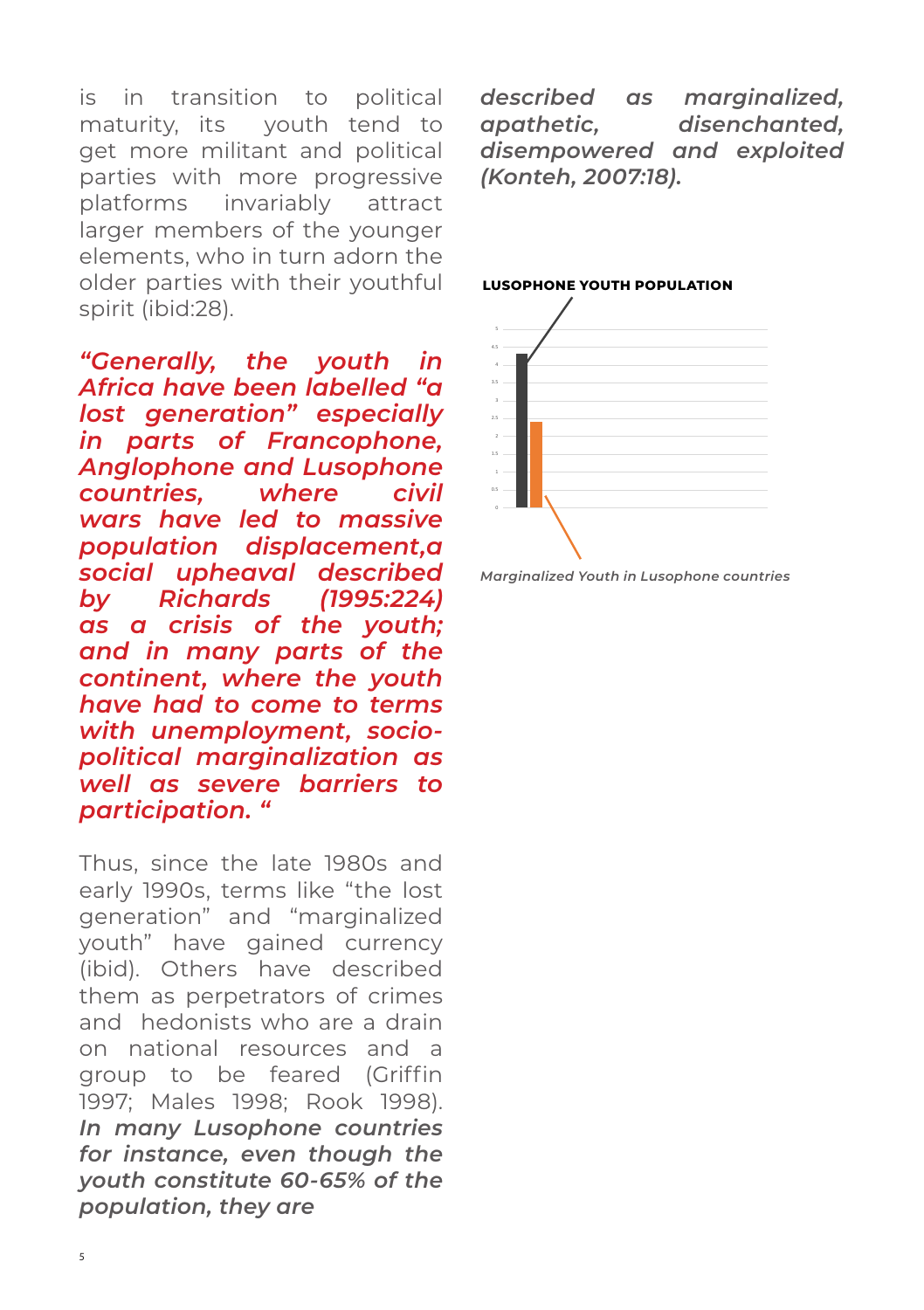#### **YOUTH PARTICIPATION IN AFRICA: A STRUCTURAL FUNCTIONALIST EXPLANATION**

Structural-functionalism attempts to explain why society functions the way it does by focusing on the relationships between the various actors and social institutions that make up society. As a framework, it views society through a macro-level orientation, which is a broad focus on the power structures, positions, functions or roles that are performed to ensure equilibrium and proper functioning of every society, system, or organization (Merton, 1957). In other words, the theory addresses society as a whole in terms of the functions of its constituent elements; namely norms, customs, traditions and institutions.

#### *"The central concern of structural-functionalism is a task of explaining the stability and internal cohesion needed by societies and organizations to endure over time (Porpora, 1987)."*

The theory sees society as a complex system whose parts work together to promote solidarity and stability. In every structure, there are efforts to impute, as rigorously as possible, to each part, specific roles and functions that must be played for its effective functioning,

stability and cohesion (Murdock, 1949). According to Merton (1957), these functions that generally have positive effects on society may be manifest or latent.

*"Manifest functions are explicitly stated and understood by the participants in a relevant action. Latent functions are those that are neither recognized nor intended."*

However, Merton (1957:67) added that in every society and decision-making structure, there could also be manifest and latent dysfunctions which could undermine equilibrium. Manifest dysfunctions are anticipated disruptions of social life while latent dysfunctions are unintended and unanticipated disruptions of order and stability (ibid: 68).

For society to function properly and achieve equilibrium, every individual in the social structure must perform his role and function irrespective of how significant or insignificant it may be without any manifest or latent disruption. A common analogy, popularized by Herbert Spencer (1897), presents these parts of society as "organs" that work towards the proper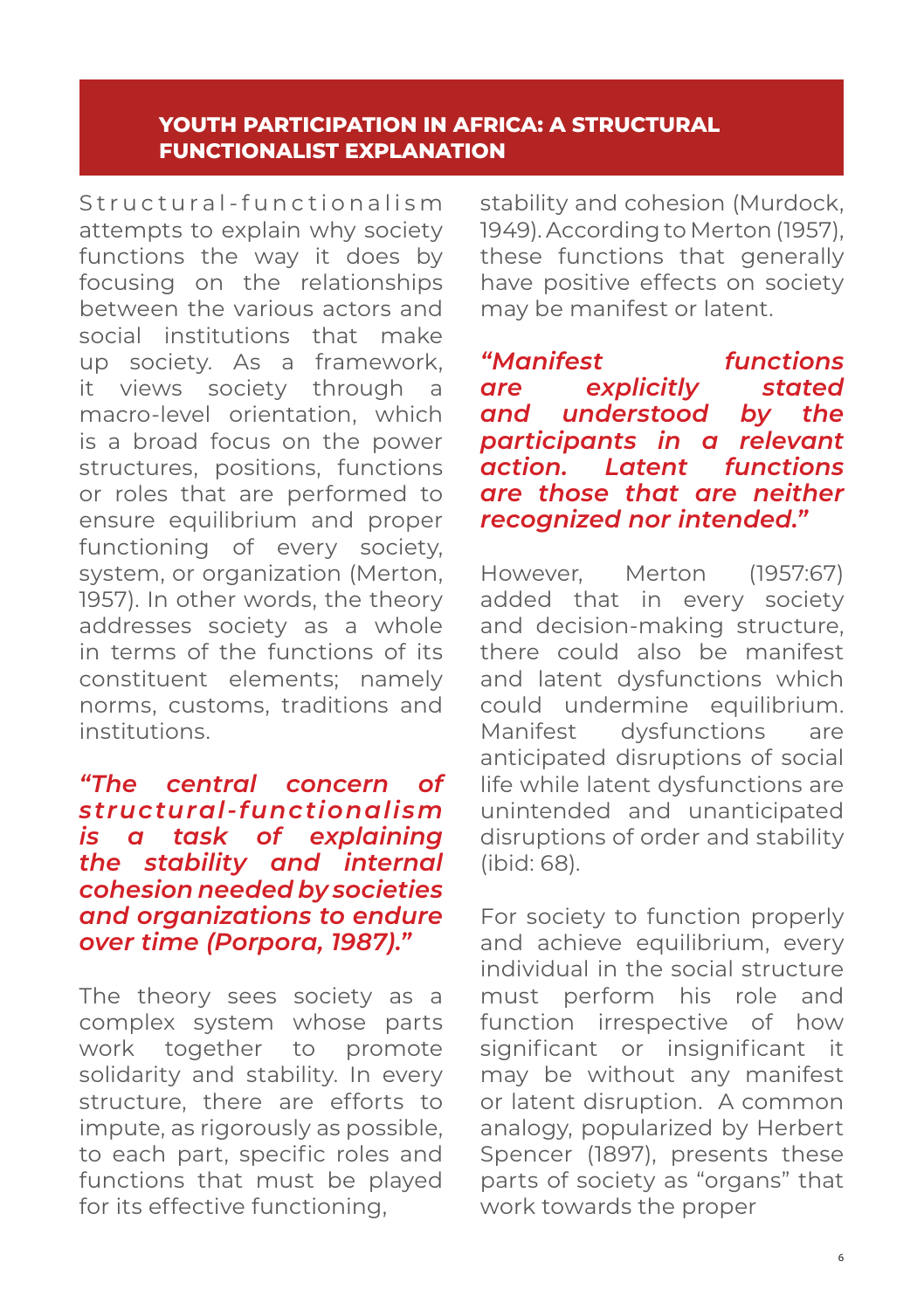functioning of the "body" as a whole.

A neglect or failure to perform one's role may lead to poor functioning of the structures of society. Again, in every organizational set-up, there are roles and positions that are assigned to the various individuals. Some individuals may occupy top positions while others may be at the bottom. Often times, those at the bottom may perform peripheral functions while those at the top of the hierarchy perform the core duties. Nevertheless, these roles and positions are not mutually exclusive in themselves. They complement each other such that a failure to perform one task, no matter how small it may be, affects the entire activities of the organization. Hence every role and position must be allowed to operate effectively to ensure harmony and stability.

*"The structural-functionalist theory serves as a useful framework for analysing the structure of governance, politics and decision-making in Lusophone and other African countries and the role of the youth in them. In virtually all African countries, the position and function of young people in the structure and composition of government and decisionmaking appear "latent". "*

Indeed, membership of key decision-making structures is largely skewed in favour of representatives the adults. In most cases, these representatives are the aged even though there could. Nevertheless, the youth in Lusophone countries, just as their counterparts in Anglophone and Francophone countries, have a role or "manifest function" in the governance, politics and national development. Being the bulk of the nation's labour force and voting population, the youth are expected to make meaningful input into development policies formulated by policy makers both at the local/community and national level. No matter how peripheral their role in governance and decisionmaking may be, it is important that the youth are encouraged to play the role assigned them. As per the theory, there will be disequilibrium in the society if the complementary functions and role of the youth in the decision-making process are not exercised. Just as the whole human body is declared unfit when one part is diseased and unable to function properly, the development process of Lusophone countries and other African blocs have failed to function properly and effectively in delivering on its goals because the youth, a key component of the process are unable to perform their "manifest functions". This may have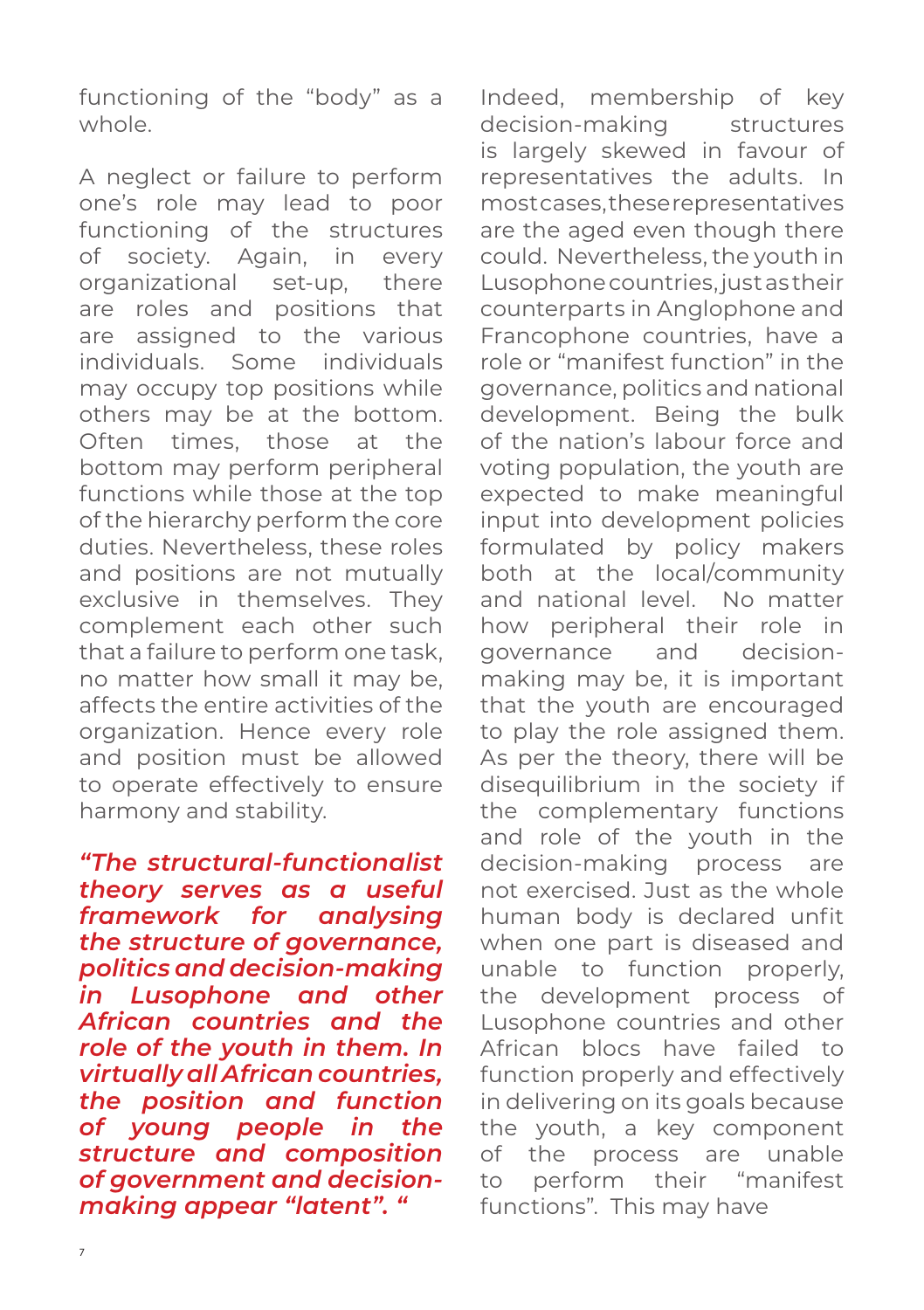serious negative implications for the youth and national development including political conflict, policy implementation problems, challenges of national cohesion, dissipation of youth talents, potentials and initiative, etc. The application of the structural-functionalist theory to this study is indubitably useful in analysing governance and decision making in Africa, and the position of the youth in the structural arrangements. In the structure of decision making in Africa, there are roles and positions that are played by the different actors. Therefore, the theory presents a framework for explaining the position and role of the youth in decision-making among Lusophone countries and the implications of their marginalization in the process.

8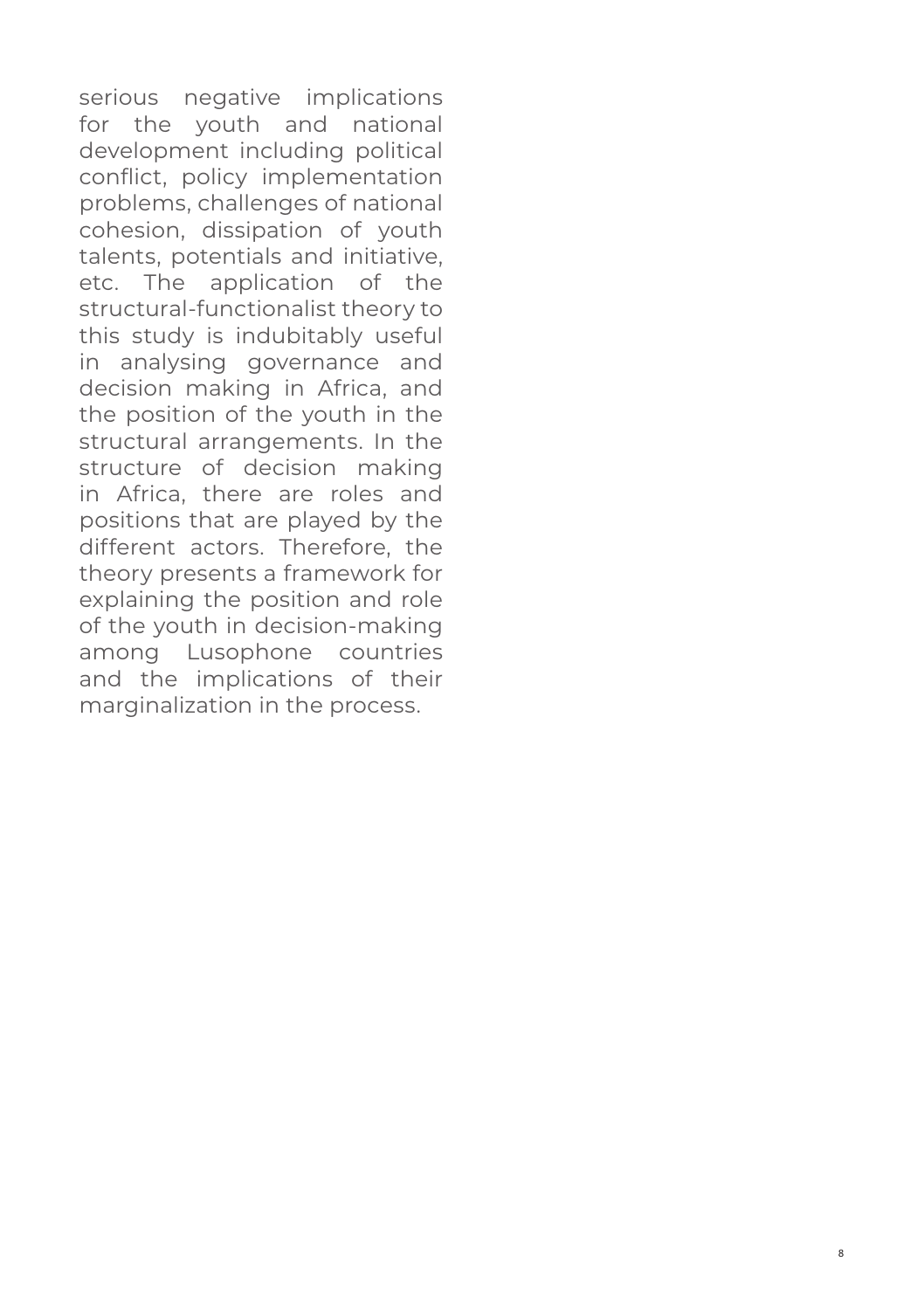#### **THE PRACTICAL BARRIERS TO YOUTH PARTICIPATION IN LUSOPHONE COUNTRIES**

A review of the state of current thinking on young people in Africa as a whole, points to derogatory conceptions about them, as well as their palpable lack of substantive participation and marginalization from governance, politics and decision making. It is to be conceded that recent political events, point to a revival of the African youth in rejecting the fallacy of a passive generation that must wait or bid its time, and a crisis generation that has been marginalized (Borges, 2019; Honwana, 2012).

*"The youth today, are bringing about modern modalities for socio-political action through social media and other online activism, that have succeeded in regime changes and other appreciable transformations in society (Borges, 2019). "*

Even though the current proactive role of the youth is commendable, they are still perceived as agitators, foot-soldiers and hot-headed people whose role in political participation must be confined to the area of political periphery and not substantive participation on governance as active decision makers (Castro, 2013). Indeed, there is a generally low level

of youth engagement in formalized state-centred institutional politics and governance across the Africa region (Borges, 2019). Among Lusophone countries, there are to youth empowerment and participation at all levels of decision making, beyond serving as agitators and leaders of protests and unrests. Notable among such barriers is the fact that many of the countries in this bloc have no formal blueprints and National Youth Policies aimed at developing, preparing, empowering, training, mentoring the youth as well as harnessing their potential for participation and national development (Castro, 2013). In Angola and Sao Tome, there are no national youth policies and national platforms for the discussion of matters concerning young people. All issues related to the youth are treated as incidentals and anecdotes of major policy interventions and blueprints of governments (ibid). The lack of official blueprints to regulate young people and to empower them to participate in decision making has led to other challenges and problems including idleness among them, social evils and their susceptibility to being manipulated by unscrupulous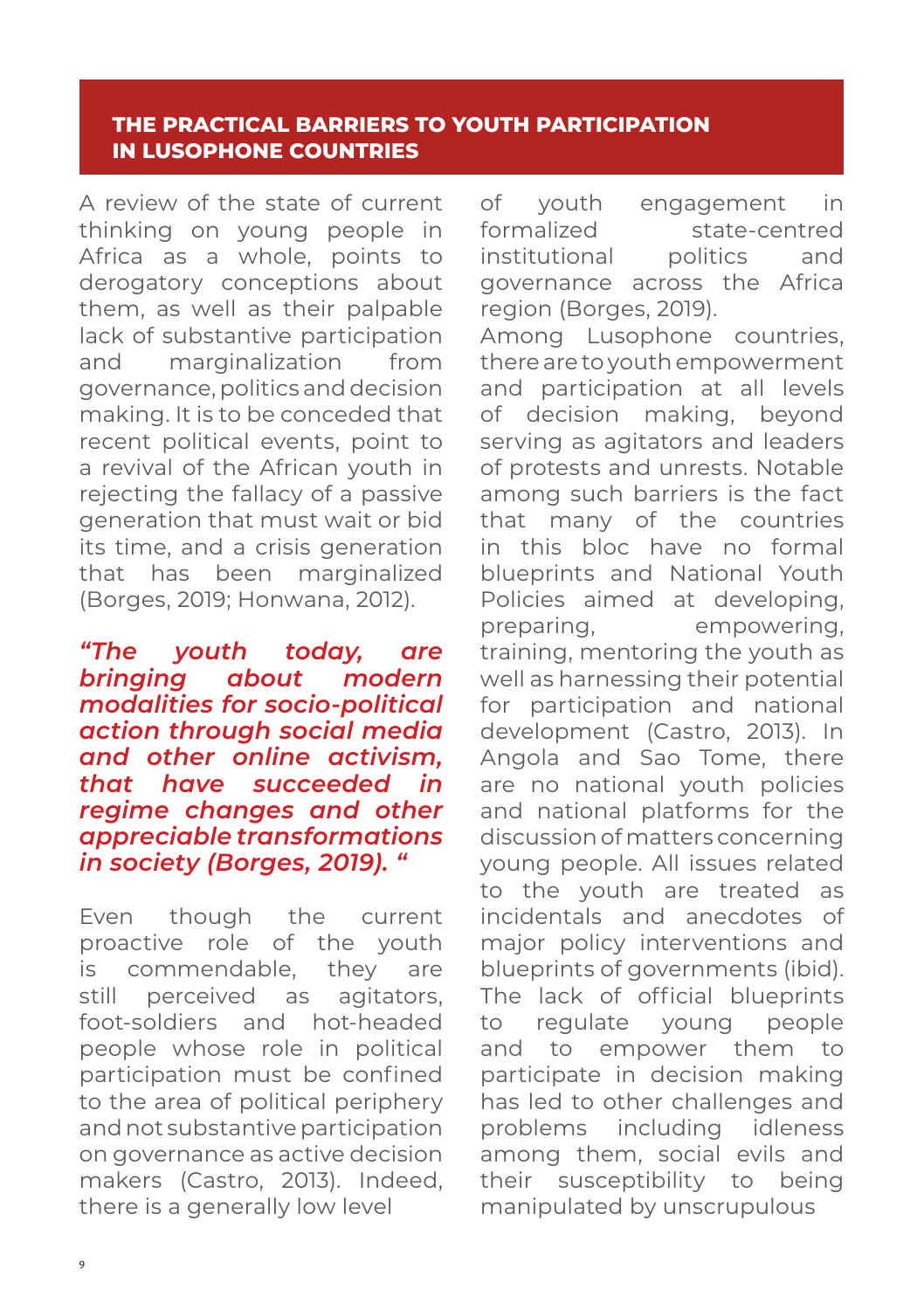politicians as agents of violent conflict (Young, 2010).

Youth participation among Lusophone countries has also been negligible, arguably because, many countries on this bloc are generally fledgling and fragile democracies, whose appreciation of the democratic ideal of inclusivity are yet to be formed , nurtured and developed (Young, 2010). It is usual for such countries to place leadership positions in the hands of the aged, perpetuate gerontocracy and relegate the role of young people to the periphery of footsoldiers, agents to be used to foment conflict as well as patriotic regime guards (Konteh 2007; Males, 1998). In Cape Verde for instance, despite the various indicators of relative democratic success there still remain serious deficiencies and deficits in the country's democratic practices, particularly in the area of inclusion, in a manner that has compelled young people to enact their own forms of engagement (Borges, 2019; Young, 2010). education, although literacy rate among Lusophone countries averages 60%; as well as unemployment; poverty and economic mesmerisation among the youth in Lusophone countries, just as their counterparts in other African blocs (Urdal, 2004; Honwana, 2012; Borges, 2019).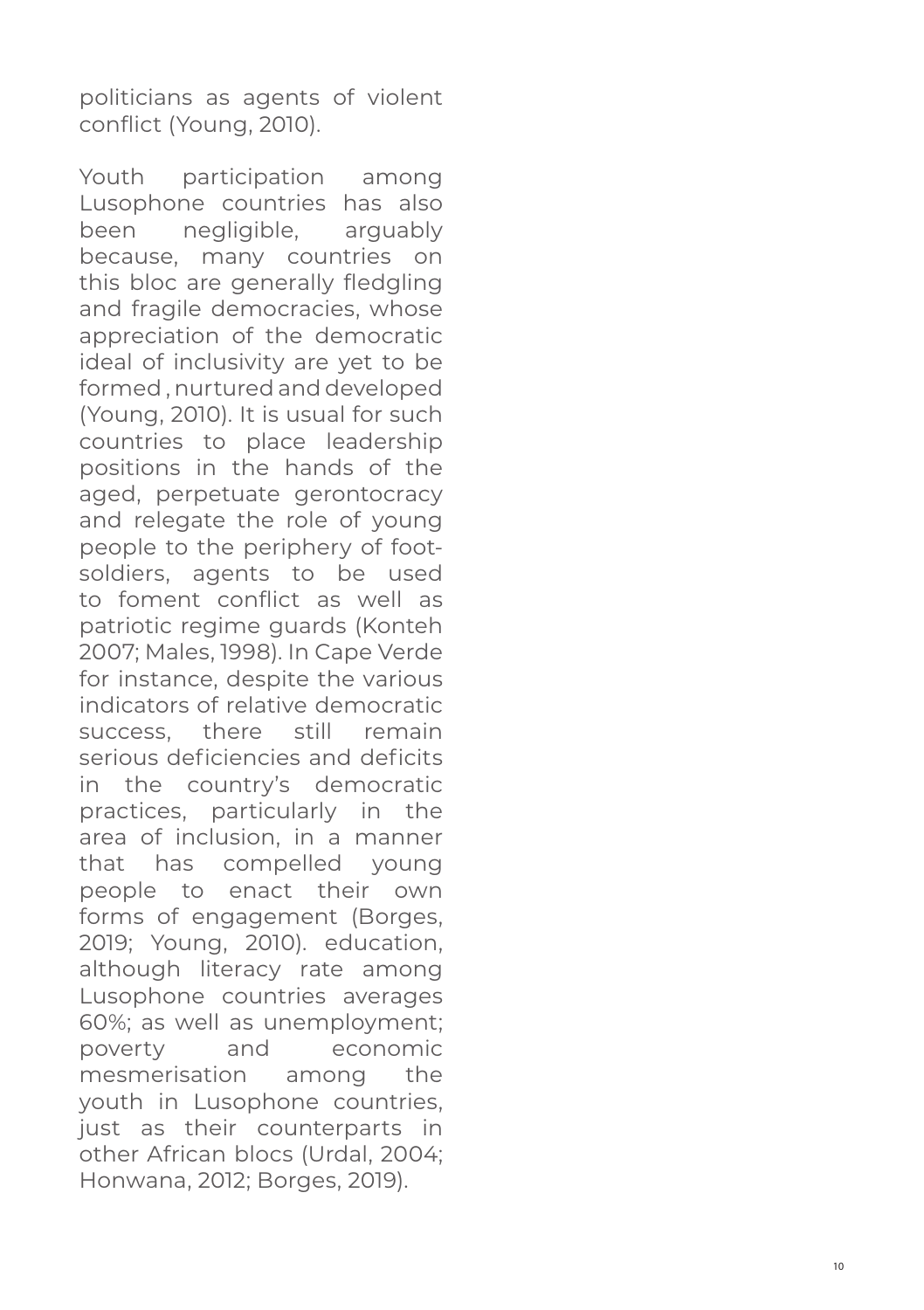#### **LUSOPHONE COUNTRIES AND THE AFRICAN YOUTH CHARTER**

The marginalization of the youth in Lusophone countries clearly undermines the African Youth Charter and other allied blueprints including including the African Charter on Democracy Elections and Governance that Ghana Ghana and many other African countries have duly ratified. Just as their counterparts in other African states, countries of the Lusophone bloc have also either signed or ratified the African Youth Charter. The table below gives a pictorial representation and details of ratification of the Charter by Lusophone countries as of June 28, 2019:

#### **Details Of Ratification Of The African Youth Charter By Lusophone Countries**

| No. | Country                  | <b>Date Signed</b> | <b>Date Ratified</b> | <b>Date Deposited</b>  |
|-----|--------------------------|--------------------|----------------------|------------------------|
| T.  | Angola                   | 02-02-2010         | 10-06-2009           | 13-05-2010             |
| 2.  | Cape Verde               |                    | 15-02-2011           | 09-05-2011             |
| 3.  | <b>Equatorial Guinea</b> | 02-02-2009         | -                    |                        |
| 4.  | Guinea-Bissau            | 17-06-2008         | 31-07-2008           | 14-10-2008             |
| 5.  | Mozambique               | 25-10-2010         | 29-07-2008           | 28-08-2008             |
| 6.  | Sao Tome & Principe      | $01-02-2010$       | 19-09-2014           | 27-06-2019             |
|     |                          |                    |                      | (Source: Africa Union) |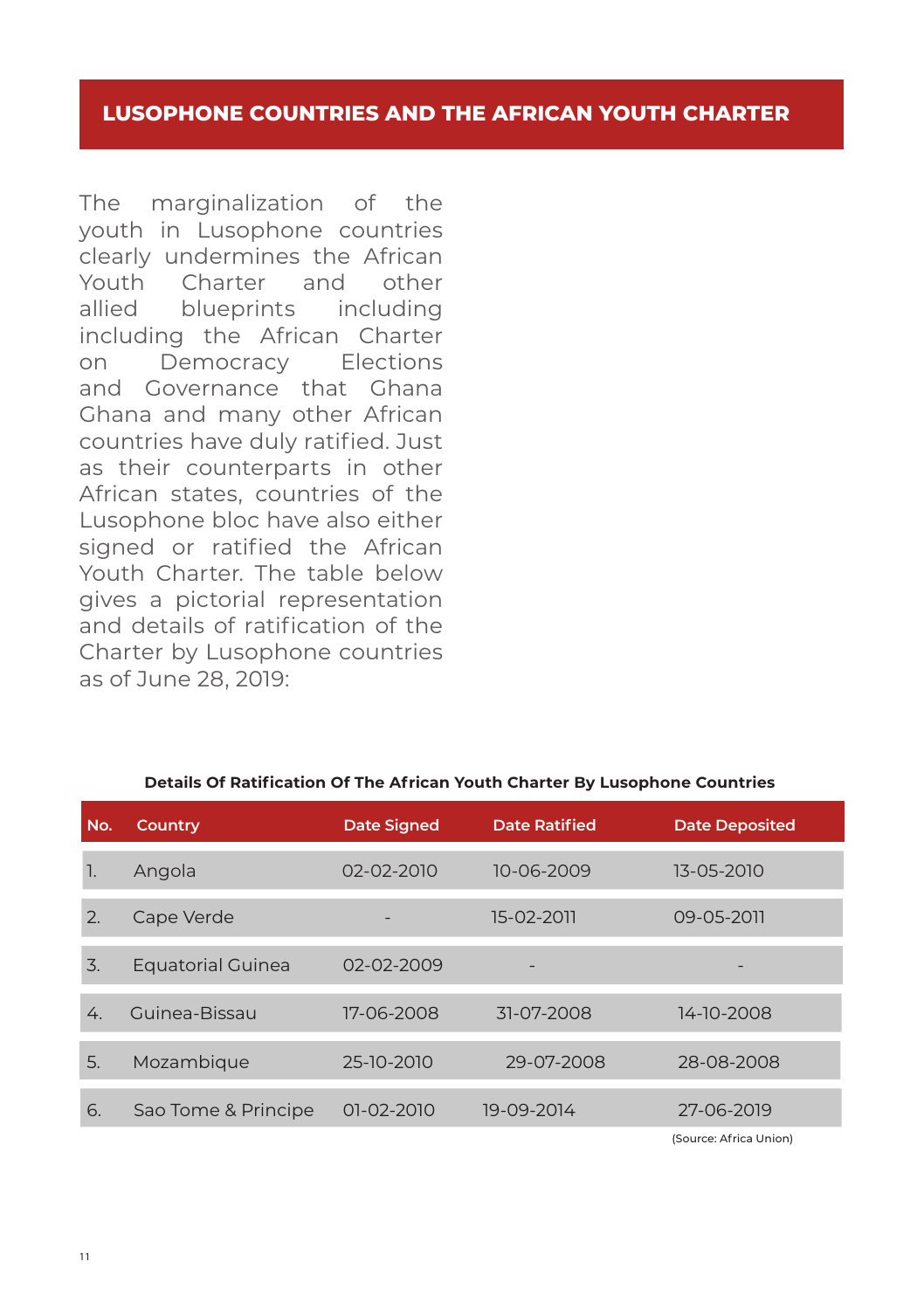From the table above, five (5) out of the six (6) countries have ratified the African Youth Charter. It must however be pointed out that the signing and ratification of the African Youth Charter by countries in Africa as a whole, does not necessarily translate into concrete actions aimed at implementing the ideals encapsulated in the Charter. In this regard, the Lusophone countries, just as their counterparts in other African blocs, have not demonstrated much commitment to the African Youth Charter beyond merely signing or ratifying the document. One of the major provisions in the African Youth Charter (Article 11) for instance, is a call on nations to among other things, guarantee the participation of youth in Parliament and other decisionmaking bodies in accordance with prescribed laws. Under governance, democracy and leadership, the Charter it states that governments will promote the active participation of youth in decision-making processes at all levels. Unfortunately, it seems many Lusophone countries continue to honour the imperatives of the African Youth Charter in the area of participation, in breach.

Article 12 of the African Youth Charter also enjoins state parties to enact national youth policies and among other things, put in place measures to set up

youth coordinating mechanisms to implement, monitor and evaluate programmes. Whereas some African countries in Africa have vielded to this requirement. many Lusophone countries do not have national youth policies and official blueprints to regulate youth activities. Moreover, the Charter calls for a youth perspective to be integrated and mainstreamed into all planning and decision-making as well as programme development. This is however, not adhered to by countries of the Lusophone origin.

*"In article 13 of the African Youth Charter, there is emphasis on quality education and skills development. This section among other things, enjoins African countries to promote quality education that leads to holistic development of the cognitive, emotional and creative abilities of young people. But as indicated earlier, even though the literacy rate among young people from Lusophone origin averages 60%, quality education in a manner that properly develops the skills, potentials of the youth appear lacking."*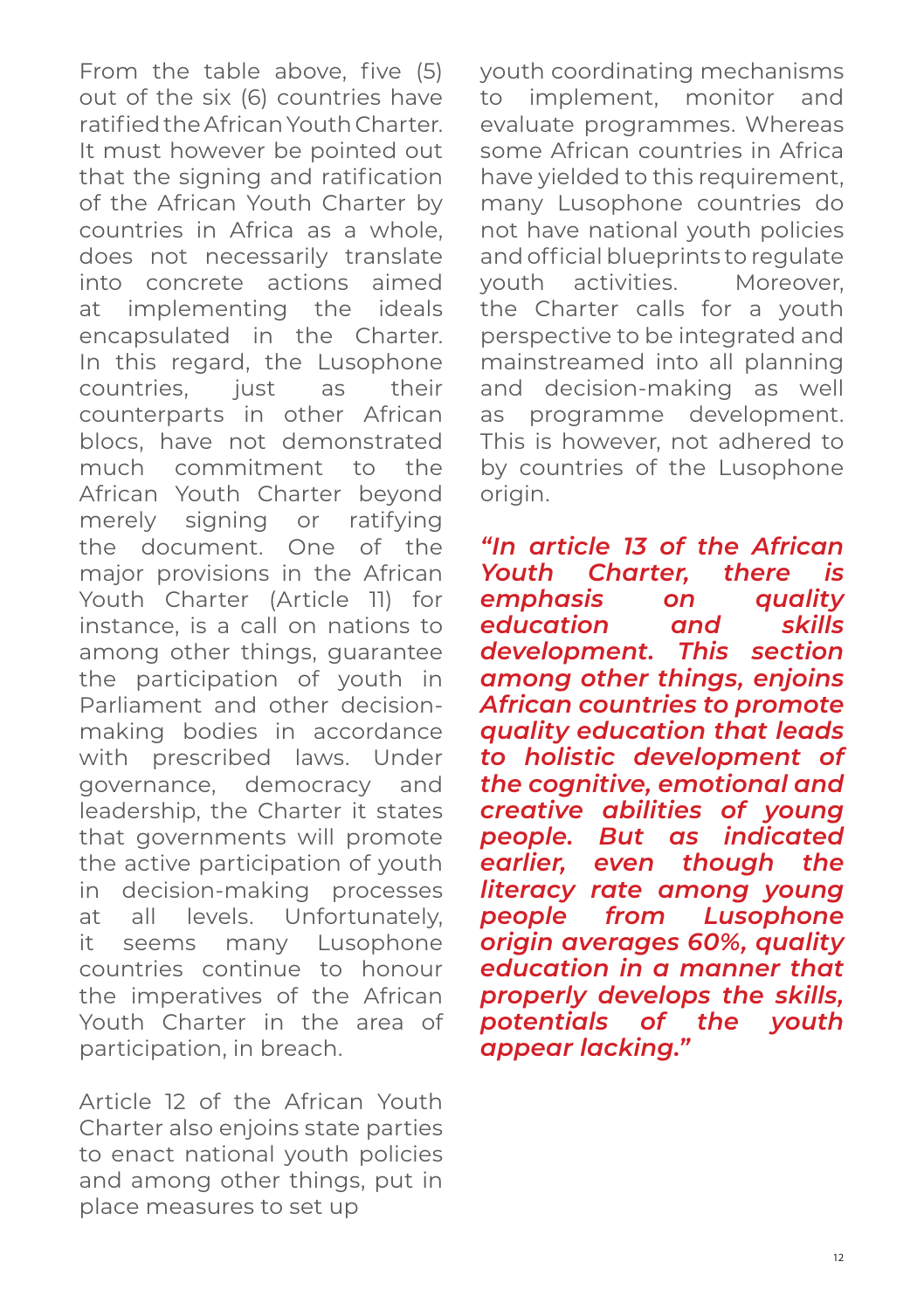#### **A CASE FOR LUSOPHONE YOUTH PARTICIPATION IN THE AFRICAN YOUTH AND GOVERNANCE CONVERGENCE (AYGC)**

*"The challenges of young people in Africa generally appear common. However, their counterparts of the Lusophone origin suffer from other peculiar setbacks and problems, which constitute monumental barriers to youth participation. "*

Indeed, the fact that many countries of Lusophone origin. seem to have no national recognition for the challenges confronting the youth; lack established and formalized avenue for youth participation; and have no official or national blueprints and youth policies to regulate youth training, development, empowerment and participation, amply speaks to the challenges of youth participation in the Lusophone bloc.

Innovative interventions like African Youth and Governance Convergence (AYGC), a Leadership Grooming Programme, with an annual convergence organized by the Youth Bridge Foundation with the support of Youth Bridge Research Institute (YBRI), the research unit of the Youth Bridge Foundation, will be useful in bringing the challenges of youth participation in Lusophone

countries to the fore, for a thorough discussion, empowerment and resolution with respect to how the challenges can be effectively tackled. It is to be admitted that young people from Lusophone countries, are ideally, plagued with a language challenge that may render their inclusion in the annual AYGC quite problematic and somewhat unbeneficial to them. This is because available research and statistics show that a whopping 98%

of young people in Lusophone countries, speak only Portuguese and cannot comprehend or express themselves in the traditional languages of English and French. To surmount this challenge and ensure that it does not limit the international exposure and engagement of young Lusophones, the YBRI is committed to simultaneously translating AYGC proceedings into French, English and Portuguese.

Over the years, young people from Lusophone countries have not benefitted from the AYGC empowering prospects, leadership training, mentorship<br>and vouth development vouth development opportunities that prepare young people for participation.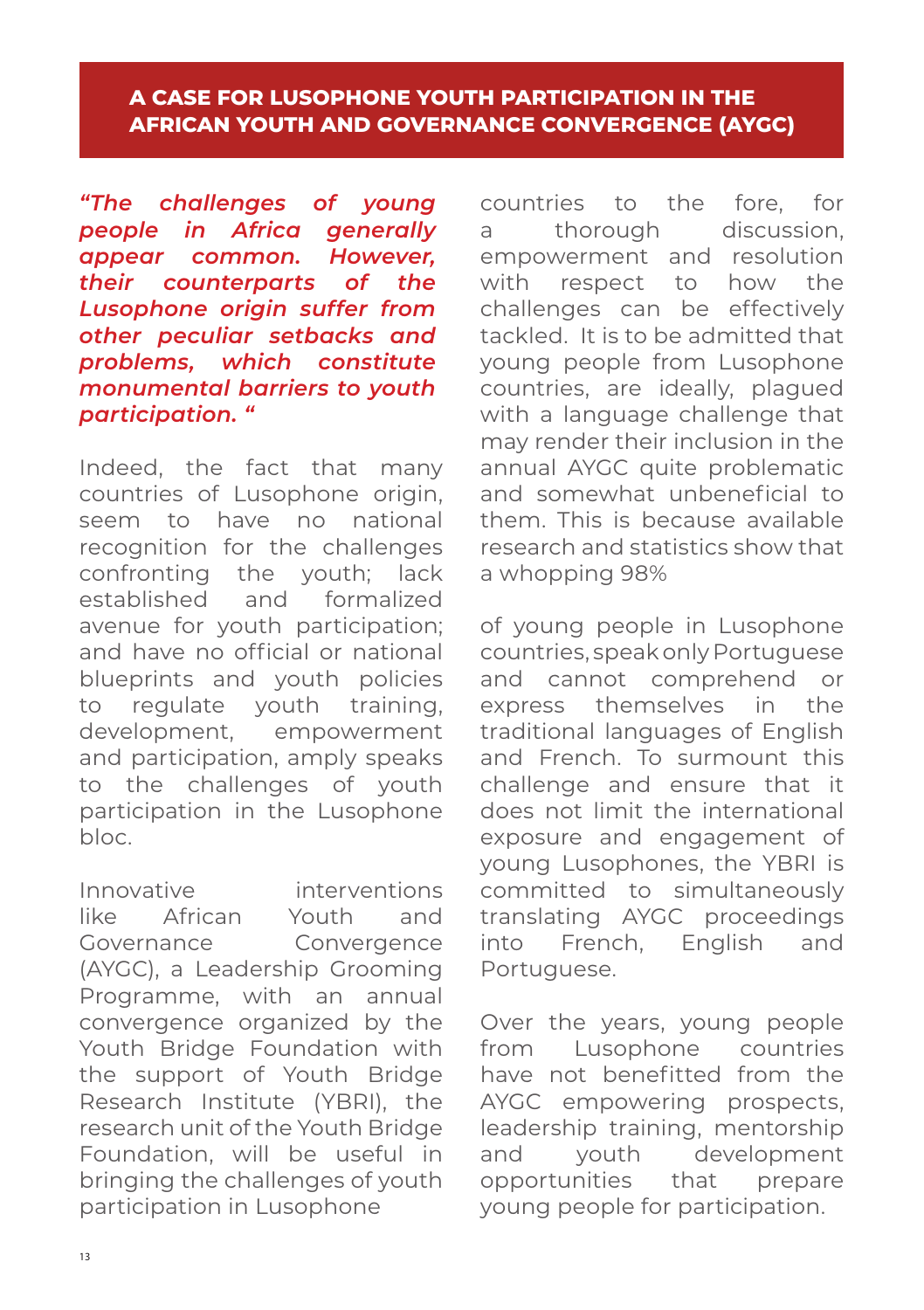A case is therefore being made for them to fully be part of the AYGC, to ensure a holistic training and development of the African and Diaspora youth for substantive participation in governance and decision-making in all spheres of life, as a way of securing the development and future of the African continent. For, if the future of Africa belongs to the youth, then the youth must be prepared now, for the future.

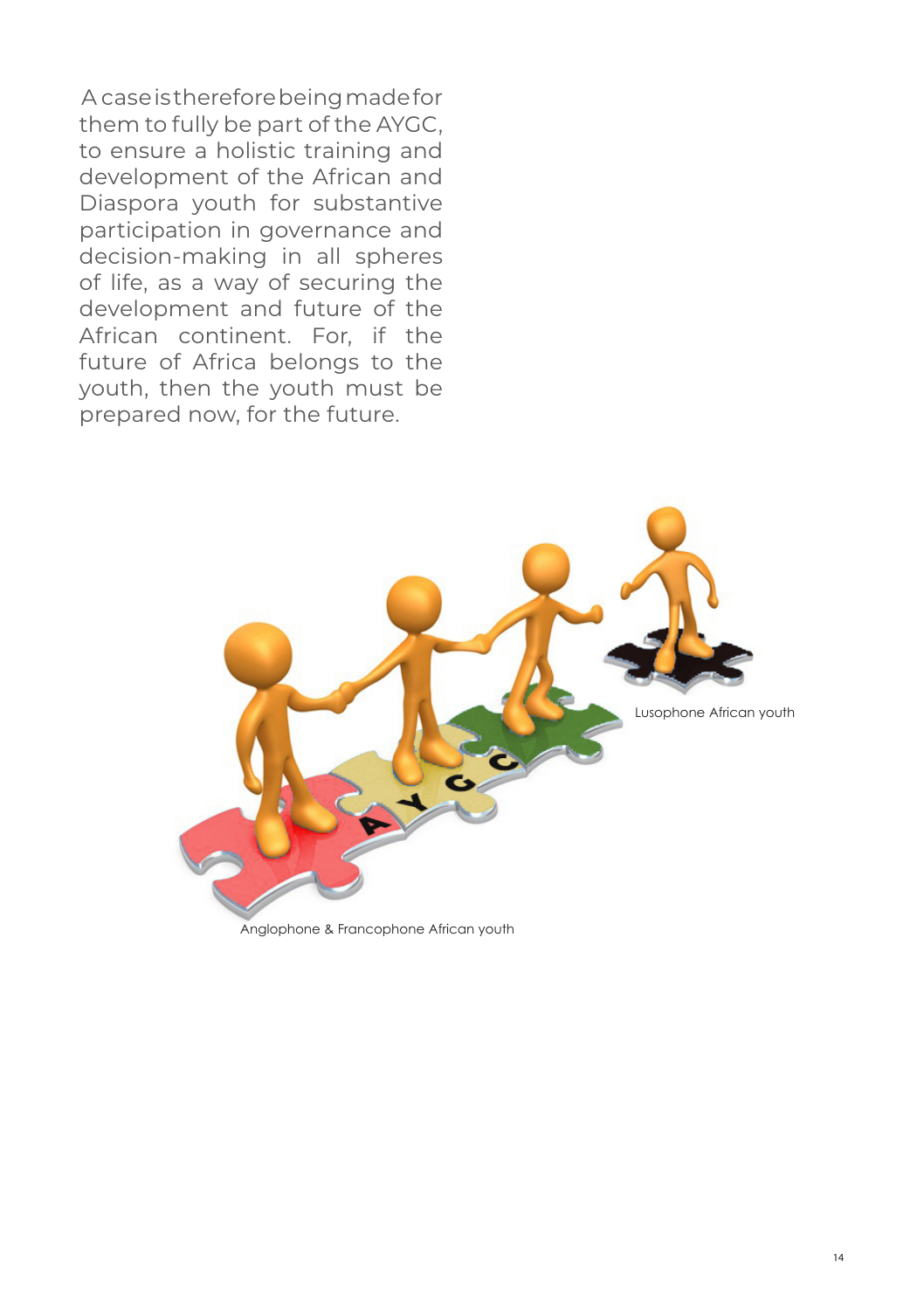#### **BIBLIOGRAPHY**

Abbink, Jon (2005) "Being Young in Africa: The Politics of Despair and Renewal" in Jon Abbink and Ineke van Kessel (eds.) Vanguard or Vandals: Youth, Politics and Conflict in Africa (Boston: Brill Academic Publishers) pp 1-4.

African Youth Charter, 2005.

Assiter, A. (1984) "Althusser and Structuralism", British Journal of Sociology, Vol. 35, No. 2, pp.272- 296.

Barnes, B. (1995) The Elements of Social Theory (London: UCL Press).

Bell, J. (1996) "Understanding Adultism: A Key to Developing Positive Youth-Adult Relationships", Humanics (Spring).

Borges, A.M. (2019). "Youth and Politics: Is there space for youth in Cabo-Verdean Politics?". Journal of Cape Verdean Studies, Manuscript 1026, pp 75-91.

Castro, A. (2013, August 27). Inaugurated the new Minister of Youth & Sports Sao Tome. Original in Portuguese. Journal Transparência. Retrieved on 28 May 2014, from http://www.jornaltransparencia.st/ sociedade803.htm

Cassell, P. (1993) The Giddens Reader (London: Macmillan Press).

Chazan, Naomi (1974) "Politics and Youth Organizations in Ghana and Ivory Coast", Unpublished PhD Thesis Submitted for Doctorate Degree to the Senate of the Hebrew University of Jerusalem, Israel, pp.2-210.

Chazan, Naomi (1983) An Anatomy of Ghanaian Politics: Managing Political Recession, (Boulder, Colorado: Westview Press), pp. 141-160.

Checkoway, B. (1998) "Involving Young People in Neighborhood Development" Children and Youth Services Review, Vol. 20, pp765–795.

Diouf, Mamadou (2003) "Engaging Post-Colonial Cultures: African Youth and Public Spheres", African Studies Review, Vol. 46, No. 2, (September), pp.3-12.

Durham, Deborah (2000)"Youth and the Social Imagination in Africa", Anthropological Quarterly, Vol. 73, No.3, (July), pp. 113-120.

Durkheim, E. (1915) The Elementary Forms of Religious Life: A Study in Religious Sociology (New York: Macmillan).

Drah, F.K. (2003) "Civil Society and Grassroots Political Participation in Ghana", in Nicholas Amponsah and Kwame Boafo-Arthur (eds.) Local Govt in Ghana: Grassroots Participation in the 2002 Local Government Elections (Accra: Uniflow Publishing Ltd) pp.120-122.

Dryzek, John (1996) "Political Inclusion and Dynamics of Democratization", American Political Science Review, Vol. 90 No. 3 (September), pp. 475- 487.

Ebata, M and Izzi, V., Lendon, A., Ngjela, E., Sampson, P. and Lowicki-Zucca, J. (2005) "Youth and Violent Conflict: Society and Development in Crisis". A Strategic Review with special Focus on West Africa, (New York: Bureau of Crisis Prevention, UNDP).

Gavin, M.D. (2007) "Africa's Restless Youth" in Princeton Lyman and Patricia Dorff (eds.) Beyond Humanitarianism (New York: Brookings Institute Press), pp 69-85.

Ginwright, S. and James, T. (2002) "From Assets to Agents of Change: Social Justice, Organizing and Youth Development" New Directions for Youth Development No 96, winter pp 30-41.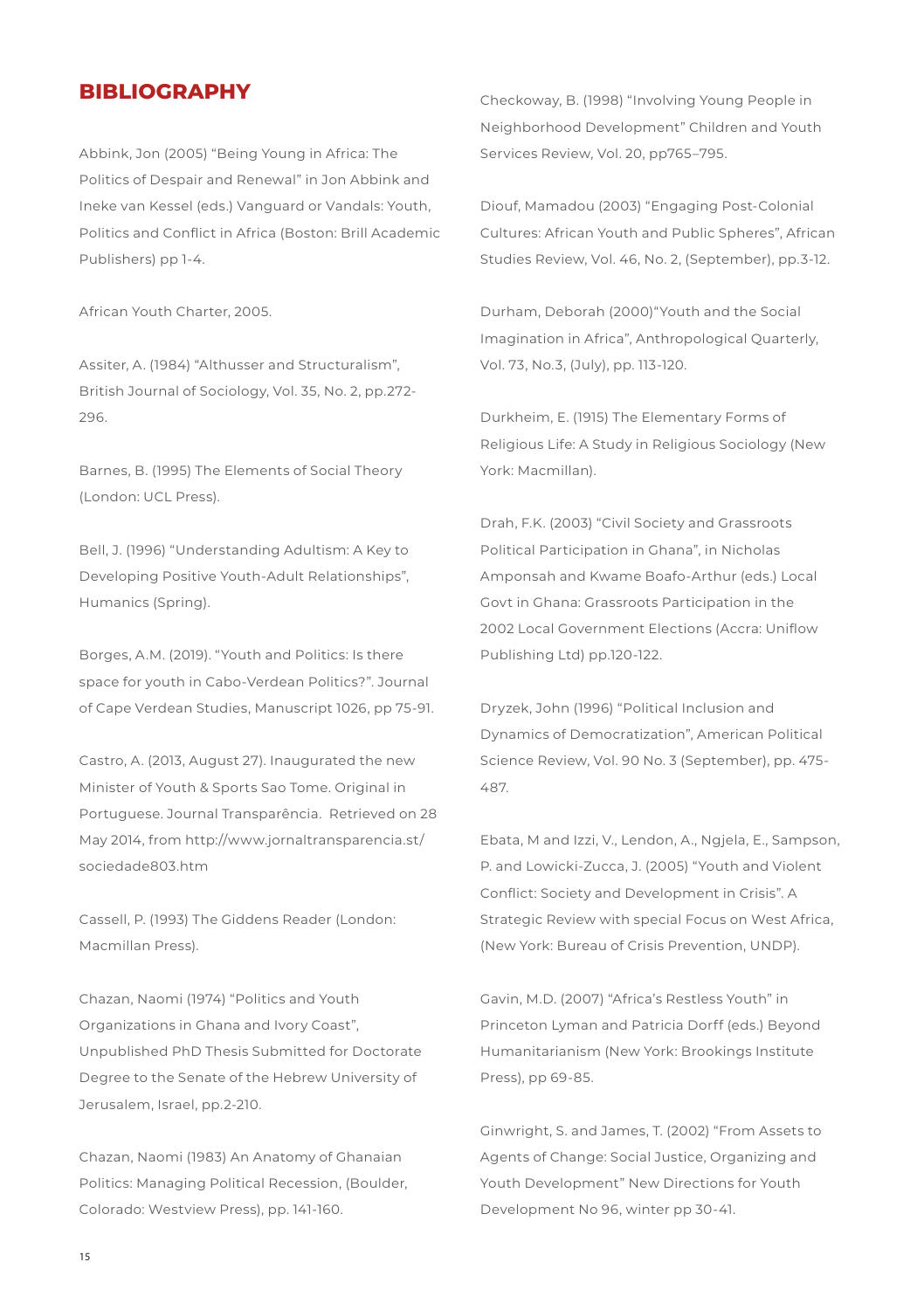Merton, Robert (1938)."Social Structure and Anomie", American Sociological Review, Vol. 3, No.5, pp.672- 682.

Merton, Robert (1957) Social Theory and Social Structure. (Glencoe, IL: Free Press), pp. 60-69.

Miller, J.H (1936) "Youth and the Future", Journal of Higher Education, Vol.7, No. 5, (May), pp.249-257.

Murdock, G. (1949) Social Structure (New York: MacMillan).

Parsons, T (1951) The Social System, (London: Routledge).

Parsons, T. & Shils, A. (eds.) (1976) Toward a General Theory of Action, (Cambridge: Harvard University Press).

 Perrin, R.G. (1973) "The Functionalist Theory of Change Revisited". The Pacific Sociologist Review Volume 16, Number 1.

Pope, W. (1983). "Inside Organic Solidarity" American Sociological Review , Volume 48, Number 5.

Porpora, D. V. (1987) The Concept of Social Structure, (New York: Greenwood Press).

Radcliffe-Brown, A (1952). Structures and Functions in Primitive Societies (Glenclose, IL: Free Press).

Richards, P. (1995) "Rebellion in Liberia and Sierra Leone: A Crisis of Youth?" in Furley, O. (ed.), Conflict in Africa, (London: Taurus Academy Studies), p.224.

Sjoberg, G (1960) Contradictory Functional Requirements and Social Systems (London: Sage Publications Inc).

Turner, J.H. and Maryanski, A. (1979) Functionalism (California: The Benjamin/Cummings Publishing Company), pp 40-45.

Urdal, H. (2004) "The Devil in the Demographics: The Effect of Youth Bulges on Domestic Armed Conflict, 1950-2000", Social Development Papers: Conflict Prevention & Reconstruction Paper No. 14 (July), (Washington, DC: World Bank), p.17.

Young, I.M. (2010). Inclusion and Democracy. Oxford: Oxford University Press.